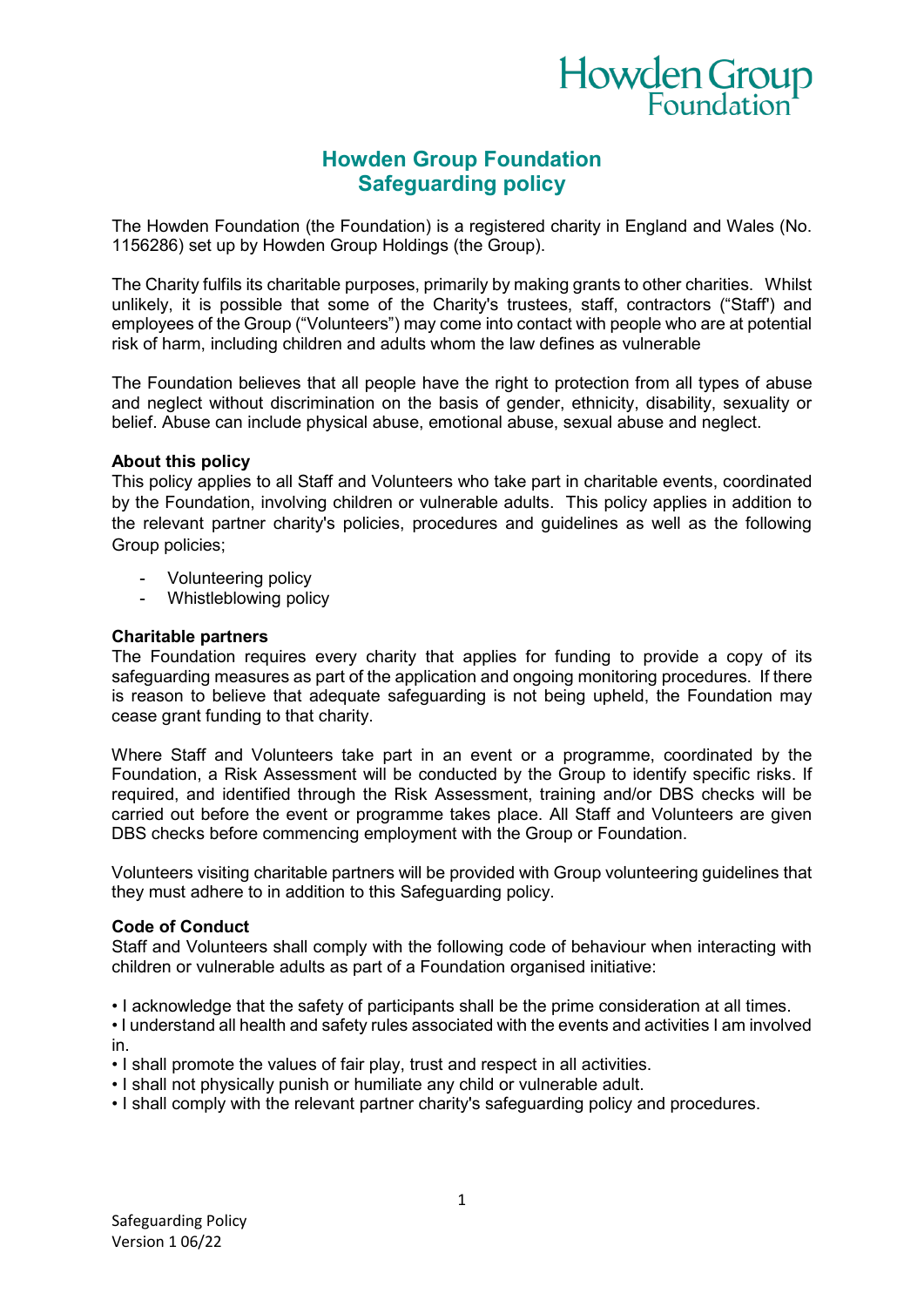Foundation If any individual breaches this code of conduct or policy, he or she will be required to discuss the matter with the Foundation Manager, who will be entitled to take or recommend disciplinary action if they consider it necessary.

Howden Group

# **Safeguarding Lead**

The Foundation Manager has primary responsibility for safeguarding within the Foundation. Ultimate responsibility remains with the Charity's trustees.

All Volunteers will be made aware of the Foundation's Staff Safeguarding Lead and their contact details.

# **Reporting Procedures**

All Staff and Volunteers are asked to raise any concerns regarding safeguarding by contacting the Safeguarding Lead at [info@howdengroupfoundation.com](mailto:info@howdengroupfoundation.com) or the Chair of the Foundation, Luis Munoz-Rojas.

If the situation is urgent or immediately dangerous, contact the local police.

# **Records**

The Foundation will record any incident, disclosure or observation relevant to the abuse or potential abuse of a child or vulnerable adult, including the date and time of any incident, the time of any disclosure by a child or vulnerable adult and if a referral is made to an outside agency.

### **Review**

This policy is reviewed by the Foundation trustees on an annual basis to ensure compliance with legislation and best practice for the Foundation.